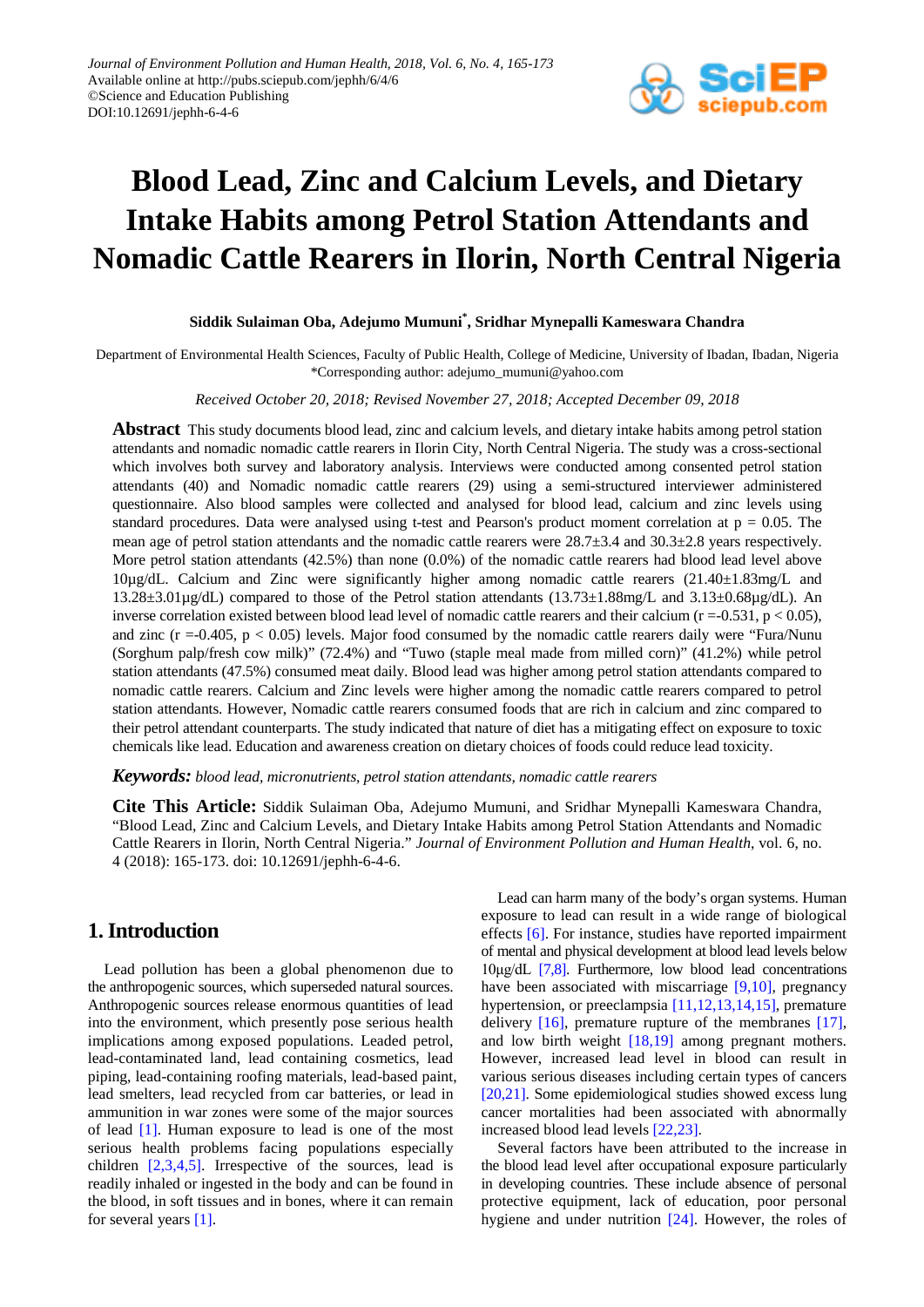dietary intake have been identified in developing immunity or resistance against lead toxicity. Elevated levels of micronutrients such as calcium, zinc and iron have been observed to have reduced the level of blood lead. For example, [\[25\]](#page-7-6) reported that children with high blood lead had low intake of calcium when compared to their control counterparts. Also, blood lead has been found to be inversely related with the consumption of foods high in calcium [\[26,27\].](#page-7-7)

People are less aware about the dangers the lead could cause, and also have little understanding of the role of some of the microelements in our day to day foods which may help in preventing lead accumulation and its toxicity in the body. For example, [\[28\]](#page-7-8) observed that poor nutritional status could also increase the effect of lead on the human body aside age and income. Also, low dietary intakes of iron, zinc, and calcium have been associated with increased blood lead levels in humans, particularly children [\[29,30\].](#page-7-9) However, this has not been adequately proven especially among adults from different occupational settings.

Recently, in most of the Nigerian cities, there exist a fast growing number of petrol stations which has resulted to the increase in the number of petrol station attendants, mostly children and young adults. This urban phenomenon is also bringing faster encroachment to the suburbs or urban fringes where the nomadic cattle farmers reside. Though, these category of people, at present, are better comparative groups for the study, considering their lifestyle and attitudes towards the use of motor cars for mobility and urbanization. Lead contamination in Nigerian environment has been increasing due to proliferation of car washing outlets, mechanic garages, use of two wheelers as mode of transport and dust caused by transportation sector. These developmental and commercial activities are affecting remote settlements [\[31\].](#page-7-10) Lead is also released through discharge of the wastewater into the streams which are consumed by cattle and the nomadic cattle rearers or farmers as well. Further, unwholesome attitude of buying Premium Motor Sprit (Petrol) in plastic containers is on the increase due to poor power supply. There is paucity of empirical data on knowledge/awareness about the sources of lead and lead poisoning among petrol station attendants and nomadic cattle rearers in Nigeria. These categories of people differ in their lifestyles and food intake habits. Petrol station attendants are city dwellers and as a result of their occupational engagement, they are frequently exposed to lead from motor sprit inhalation and contact. Their major daily dietary intake includes foods that are rich in carbohydrate, protein, fat and oil. Whereas, nomadic cattle rearers are livestock farmers who live in urban fringes and surroundings and move from one location to another by foot in search of adequate and green pasture/grazing land for cattle, sheep and other ruminant animals in their custody. These people feed majorly of fresh cow milk and cereals with little meat intake and have little or no exposure to petroleum products. However, information on role of blood calcium and zinc on blood lead levels is inadequate. This study was therefore designed to document levels of blood lead, zinc and calcium among petrol station attendants and nomadic cattle rearers in Ilorin City, North Central Nigeria.

<span id="page-1-0"></span>

**Figure 1.** Map of Ilorin West Local Government Area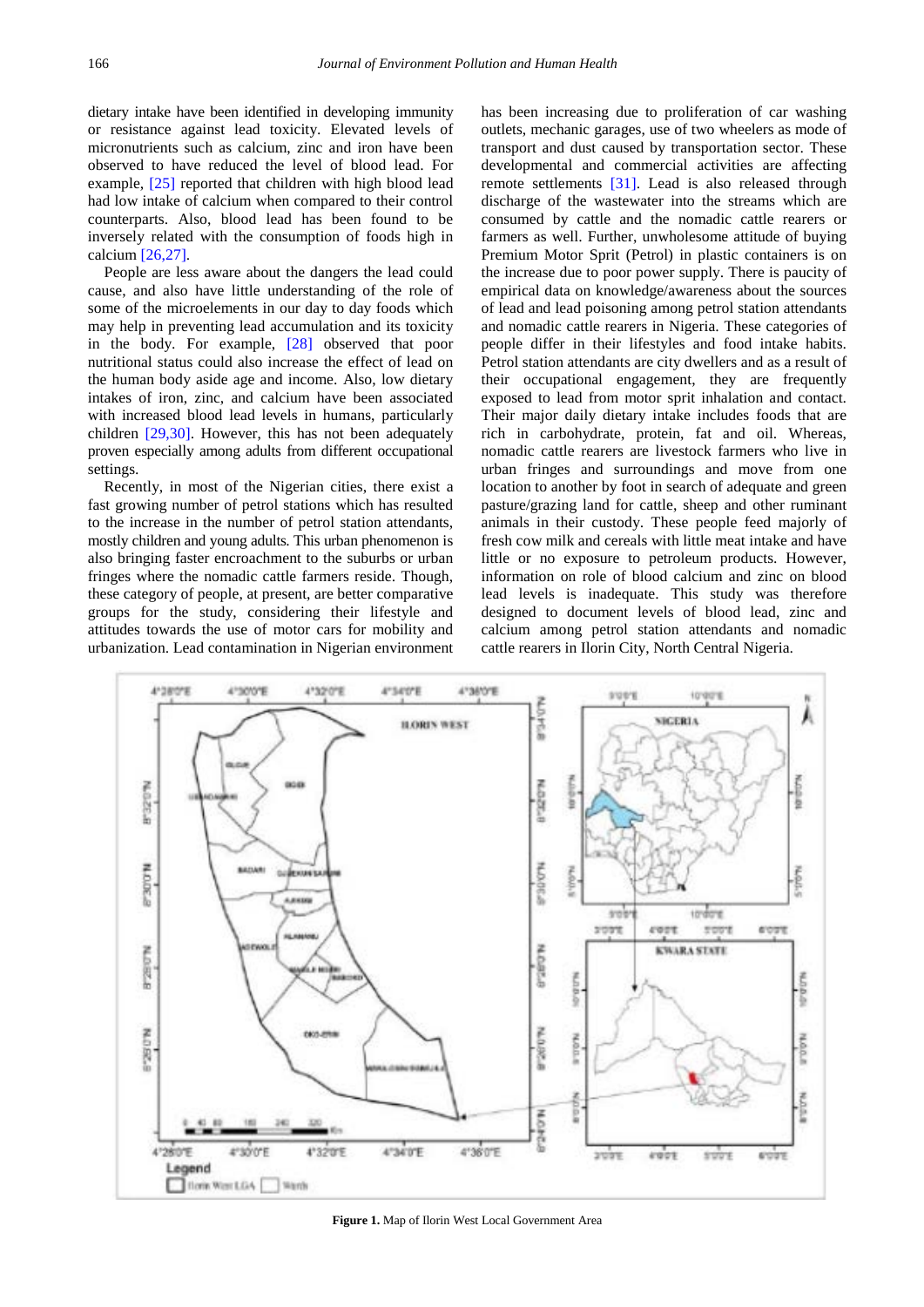# **2. Materials and Methods**

#### **2.1. Study Area and Study Location**

Kwara state is one of the 36 states of the Federal Republic of Nigeria and is located in the middle belt zone of the country. The state is between Longitudes 2° and 7°E and Latitudes 3° and 10°N, bounded on the North by Niger state, on the South by Oyo state, on the West by the republic of Benin and Eastern side by Kogi and Ekiti states. The area of about 32, 500 square kilometer and a population of over 1.5 million people made of four ethnic groups viz, Yoruba, Nupe, Fulani and Baruba. The vegetation of the state is mainly guinea savannah and rain forest. It enjoys both wet and dry seasons and has a maximum temperature of 30-35°C and annual rainfall of 1000-1500m[m \[32\].](#page-7-11) With a cultivable land area of 2,447, 250 ha, the State is significant for food production in Nigeria because of its rich soil that supports the cultivation of many crops [\[33\].](#page-7-12) The arable soil support farming and rearing of livestock. Agriculture is thus the main stay of the economy of the state.

The study was carried out in Ilorin West Local Government Area which is one of the 16 local government area in Kwara state. Ilorin West Local Government Area (LGA) lies within 4°28 ′10″E, 8°34 ′28″N and 4°35 ′35″E, 8°24 ′09″N with its headquarters in the town of Oja Oba. It has a total land area of about 105 square kilometer and a population of 364,666 as at 2006 census with population density of 3501 per. square kilometer. Ilorin West serves as host for the state capital administrative headquarters with major markets such as Oja-Oba, Oja-Tuntun, and Mandate. The Local Government consist of Twelve (12) electoral wards (Adewole, Ajikobi, Alanamu, Badari, Baboko, Magaji Nngeri, Ogidi, Oko-erin,Oloje, Ojuekun/Sarumi, Ubandawaki and wara/Osin/ Egbejila) as depicted i[n Figure 1.](#page-1-0)

#### **2.2. Study design and Study Location**

This study was cross-sectional in design and involves both survey and laboratory analysis. All consented Petrol station attendants and Nomadic cattle rearers within Ilorin West Local Government are participated in the study. A set of semi structured questionnaire was developed to collect respondents' demographic characteristics, occupational features, knowledge about lead and awareness of lead toxicity. In addition, blood samples from Petrol station attendants and Nomadic cattle rearers were collected and analysed for blood lead, Calcium and Zinc levels.

# **2.3. Study Population and Sampling Techniques**

This study was carried out among Petrol station attendants and Nomadic cattle rearers in Ilorin West Local Government Area. Consented Petrol station attendants (40) and Nomadic cattle rearers (29) participated in the study. Petrol station attendants are city dwellers and their main foods include meat fish and cereals rich in carbohydrate, protein, fat and oil, and are frequently exposed to lead from petroleum products. Whereas, Nomadic cattle rearers are livestock farmers that move from one location to another in search of adequate and green pasture/graze land for cattle, sheep and other ruminant animals in their custody. They feed majorly of fresh cow milk and cereals with little meat intake and have little or no exposure to motor sprit which is one of the major sources of lead. Consenting participants were interviewed using a validated interviewer administered questionnaire while blood samples were also collected for blood lead, calcium and zinc analysis.

### **2.4. Data Collection Procedure**

During data collection, the research assistants explained the study objectives to the participants to ensure that they understood all aspects of the study. Also, consent forms after they had been completed and signed, were obtained from Petrol Station Attendants and Nomadic cattle rearers who participated in the study. Participants that declined to participate were excluded from the study. At the planning stage of the study, the researchers approached the authorities' in-charge of the selected petrol station particularly the owner and the manager in charge of the selected station with formal letters to obtain permission to carry out the work among the petrol station attendants in the station. Similarly, "Seriki" (Head of the selected Nomadic cattle rearers were approached with formal request to obtain approval for questionnaire administration and blood sample collection among consented Nomadic cattle rearers village. Moreover, a meeting session each was organized with all the consented petrol station attendants and Nomadic cattle rearers to discuss the purpose and objective of the study. These schedules were made necessary to ensuring that they understood all aspects of the study and both informed consent taken. The petrol station authority and "Seriki" granted permission and assigned two people each to supervise the collection of blood samples from their members. Consent forms after they had been completed and signed, were obtained from petrol station authority, the "Seriki" and the individual who participated in the study. Consenting individuals (petrol station attendants and Nomadic cattle rearers) were interviewed while blood samples were collected immediately after the interview from the participants. Interviews were conducted by four trained research assistants (male and female) who had post-secondary education certificate and were acquainted with questionnaire research. They were trained on how to use the instrument and how they should introduce themselves and the research objectives modestly to the participants during the data collection.

#### **2.5. Laboratory Analysis**

Blood samples (about 5 ml) were collected from each consented participant through the antecubital fossa using disposable, pyrogen-free 5ml needle and syringe with the help of a trained laboratory scientist. The scientist employed the change of gloves, and needle and syringe with each participant during sample collection. The blood sample obtained was dispensed into Lithium-heparinized vacutainer for the analysis of lead in blood, calcium (Ca) and Zinc (Zn). These were mixed thoroughly immediately after been dispensed into the vacutainers. The blood samples obtained were put in an ice pack and transported to the laboratory. The blood lead, Calcium and Zinc level determination was carried out using Atomic Absorption Spectrophotometer (Model PU9100X).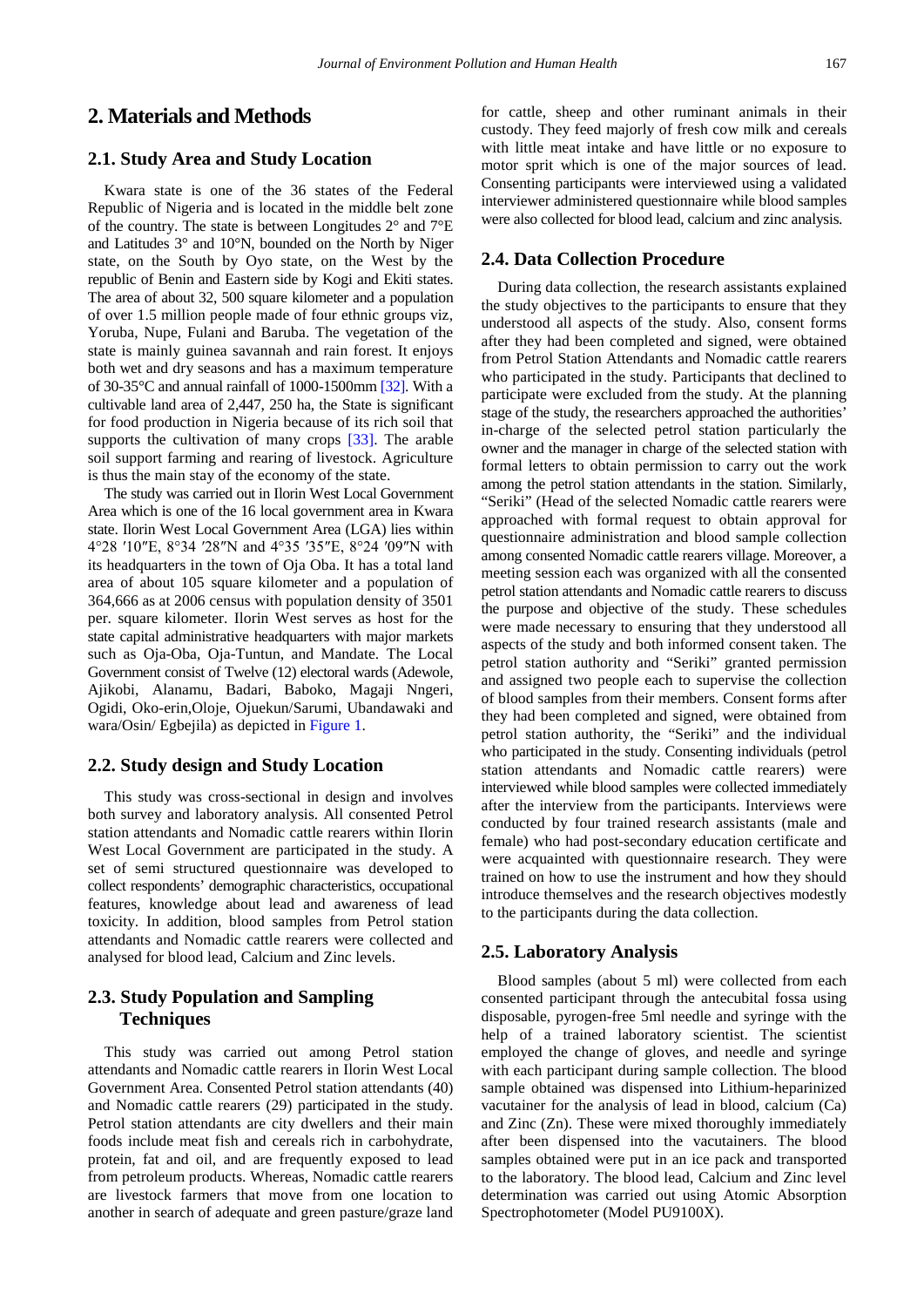#### **2.6. Data Analysis**

Data generated from the field were edited daily. Then they were coded and entered into the computer for analyses using the SPSS Windows Version 20 statistical software packaged. Data were presented as mean standard deviation for continuous variables and percentages for categorical variables. Statistical difference in the mean of lead, calcium and zinc between the petrol station attendants and Nomadic cattle rearers were determined using t-test. Pearson's product moment correlation coefficients were computed to determine the associations between continuous variables. Statistical significance was defined at  $p < 0.05$ .

#### **2.7. Ethical Consideration**

The study was approved by the joint Ethical committee of University of Ibadan and University College Hospital, Ibadan, Nigeria. Consent was obtained from the authorities' in-charge of the selected petrol station and "Seriki" (head of the selected Nomadic cattle rearers). Also, informed consent was obtained from the individual petrol station attendants and nomadic cattle rearers.

# **3. Results**

#### **3.1. Sociodemographic Characteristics**

**Table 1. Sociodemographic characteristics**

<span id="page-3-0"></span>

| <b>Nomadic cattle</b><br><b>Petrol Station</b><br><b>Characteristics</b><br>Attendants (%)<br>rearers $(\%$<br>Age group (In years)<br>< 20<br>0(0.0)<br>6(20.7)<br>$20 - 29$<br>20(50.0)<br>12(41.4)<br>30-39<br>10(25.0)<br>8(27.6)<br>$40+$<br>10(25.0)<br>3(10.3)<br>$28.7 + 3.4$<br>$30.3 \pm 2.8$<br>$Mean \pm SD$<br><b>Sex</b><br>Male<br>20(69.0)<br>22 (55.0)<br>9(31.0)<br>Female<br>18(45.0)<br><b>Religion</b><br>Christian<br>10(25.0)<br>0(0.0)<br>Islam<br>29 (100.0)<br>30(75.0) |
|---------------------------------------------------------------------------------------------------------------------------------------------------------------------------------------------------------------------------------------------------------------------------------------------------------------------------------------------------------------------------------------------------------------------------------------------------------------------------------------------------|
|                                                                                                                                                                                                                                                                                                                                                                                                                                                                                                   |
|                                                                                                                                                                                                                                                                                                                                                                                                                                                                                                   |
|                                                                                                                                                                                                                                                                                                                                                                                                                                                                                                   |
|                                                                                                                                                                                                                                                                                                                                                                                                                                                                                                   |
|                                                                                                                                                                                                                                                                                                                                                                                                                                                                                                   |
|                                                                                                                                                                                                                                                                                                                                                                                                                                                                                                   |
|                                                                                                                                                                                                                                                                                                                                                                                                                                                                                                   |
|                                                                                                                                                                                                                                                                                                                                                                                                                                                                                                   |
|                                                                                                                                                                                                                                                                                                                                                                                                                                                                                                   |
|                                                                                                                                                                                                                                                                                                                                                                                                                                                                                                   |
|                                                                                                                                                                                                                                                                                                                                                                                                                                                                                                   |
|                                                                                                                                                                                                                                                                                                                                                                                                                                                                                                   |
|                                                                                                                                                                                                                                                                                                                                                                                                                                                                                                   |
|                                                                                                                                                                                                                                                                                                                                                                                                                                                                                                   |
| <b>Ethnicity</b>                                                                                                                                                                                                                                                                                                                                                                                                                                                                                  |
| Yoruba<br>37 (92.5)<br>0(0.0)                                                                                                                                                                                                                                                                                                                                                                                                                                                                     |
| 0(0.0)<br>Igbo<br>3(7.5)                                                                                                                                                                                                                                                                                                                                                                                                                                                                          |
| 29 (100.0)<br>Fulani<br>0(0.0)                                                                                                                                                                                                                                                                                                                                                                                                                                                                    |
| <b>Marital status</b>                                                                                                                                                                                                                                                                                                                                                                                                                                                                             |
| 11(37.9)<br>Single<br>6(15.0)                                                                                                                                                                                                                                                                                                                                                                                                                                                                     |
| Married<br>31 (77.5)<br>18(62.1)                                                                                                                                                                                                                                                                                                                                                                                                                                                                  |
| 0(0.0)<br>Separated<br>3(7.5)                                                                                                                                                                                                                                                                                                                                                                                                                                                                     |
| <b>Education</b>                                                                                                                                                                                                                                                                                                                                                                                                                                                                                  |
| No formal education<br>2(5.0)<br>5(17.2)                                                                                                                                                                                                                                                                                                                                                                                                                                                          |
| Arabic<br>0(0.0)<br>11 (37.9)                                                                                                                                                                                                                                                                                                                                                                                                                                                                     |
| 25(62.5)<br>5(17.2)<br>Primary                                                                                                                                                                                                                                                                                                                                                                                                                                                                    |
| Secondary<br>9(22.5)<br>6(20.7)                                                                                                                                                                                                                                                                                                                                                                                                                                                                   |
| Tertiary<br>4(1.0)<br>2(6.8)                                                                                                                                                                                                                                                                                                                                                                                                                                                                      |

Sociodemographic characteristics of the participants is presented in [Table 1.](#page-3-0) The mean ages of the petrol station attendants and the nomadic cattle rearers were 28.7±3.4 and 30.3±2.8 years respectively. More than half (55.0%) of the petrol station attendants and 69.0% nomadic cattle rearers were male. Most of the respondents 75.0% (petrol

station attendants) and 100% nomadic cattle rearers were practicing Islam. Most 92.5% of the petrol station attendants were Yoruba while 100.0% of the nomadic cattle rearers were Fulani. Majority 77.5% petrol station attendants and 62.1% nomadic cattle rearers were married. Majority 62.5% of the petrol station attendants had completed primary education while 37.9% of the nomadic cattle rearers had completed Arabic education.

#### **3.2. Levels of Lead, Calcium and Zinc**

Level of lead concentrations was obtained from the petrol station attendants and nomadic cattle rearers and the result presented in [Table 2.](#page-3-1) The blood lead of the nomadic cattle rearers were relatively low compared to petrol station attendants. All the petrol station attendants (100%) and 5 (17.2%) of the nomadic cattle rearers had blood lead level. The mean blood lead (µg/dL) of the petrol station attendants and nomadic cattle rearers were 14.22±3.24 and 2.24±0.64 respectively. There was a significant difference between the petrol station attendants and nomadic cattle rearers blood lead level. Calcium was significantly higher among nomadic cattle rearers (21.40±1.83mg/L) compared to those of the Petrol station attendants (13.73±1.88mg/L). Likewise, the mean blood zinc in the nomadic cattle rearers (13.28±3.01µg/dL) was significantly higher than those of the Petrol station attendants  $(3.13\pm0.68\mu g/dL)$ . Several petrol station attendants (42.5%) and none (0.0%) of the nomadic cattle rearers had blood lead level of 10µg/dL and above [\(Figure 2\)](#page-3-2).

[Table 3](#page-4-0) presents the correlation of the study parameters-blood lead, calcium and zinc. There were no significant correlation between the blood lead of petrol station attendants and their blood calcium level ( $r = 0.273$ ,  $p > 0.05$ ), and zinc level ( $r = 0.395$ ,  $p > 0.05$ ). These findings suggest that increase in the blood lead level of the petrol attendant may not be associated with their level of blood calcium and zinc. However, there was an inversely correlation between blood lead level of nomadic cattle rearers and their calcium level ( $r = -0.531$ ,  $p < 0.05$ ), and zinc level ( $r = -0.405$ ,  $p < 0.05$ ). This is an indication that nomadic cattle rearers had lower blood lead level with an elevated blood calcium and zinc concentration.

|  |  |  |  |  | Table 2. Level of Lead, Calcium and Zinc |  |  |
|--|--|--|--|--|------------------------------------------|--|--|
|--|--|--|--|--|------------------------------------------|--|--|

<span id="page-3-2"></span><span id="page-3-1"></span>

| Parameter                           | <b>Petrol station</b><br>attendants                      | Nomadic<br>cattle rearers F statistics p-value |                           |         |  |
|-------------------------------------|----------------------------------------------------------|------------------------------------------------|---------------------------|---------|--|
|                                     | <b>Mean±SD</b>                                           | <b>Mean±SD</b>                                 |                           |         |  |
| Lead (Pb) $(\mu g/dL)$              | $14.22 \pm 3.24$                                         | $2.24 \pm 0.64$                                | 231.457                   | < 0.001 |  |
| Calcium (Ca)<br>(mg/L)              | $10.73 \pm 1.88$                                         | $21.40 \pm 1.83$                               | 201.117                   | < 0.001 |  |
| $\text{Zinc}(\text{Zn})$ (µg/dL)    | $3.13 \pm 0.68$                                          | $13.28 \pm 3.01$                               | 340.83                    | < 0.001 |  |
| 150<br>Percentage<br>100<br>50<br>0 | $57.5$ 42.5                                              |                                                | 100.0<br>0.0              |         |  |
|                                     | Petrol station<br>attendants                             |                                                | Nomadic cattle<br>rearers |         |  |
|                                     | $\blacksquare$ < 10 µg/dL $\blacksquare$ $\geq$ 10 µg/dL |                                                |                           |         |  |

**Figure 2.** Category of blood lead level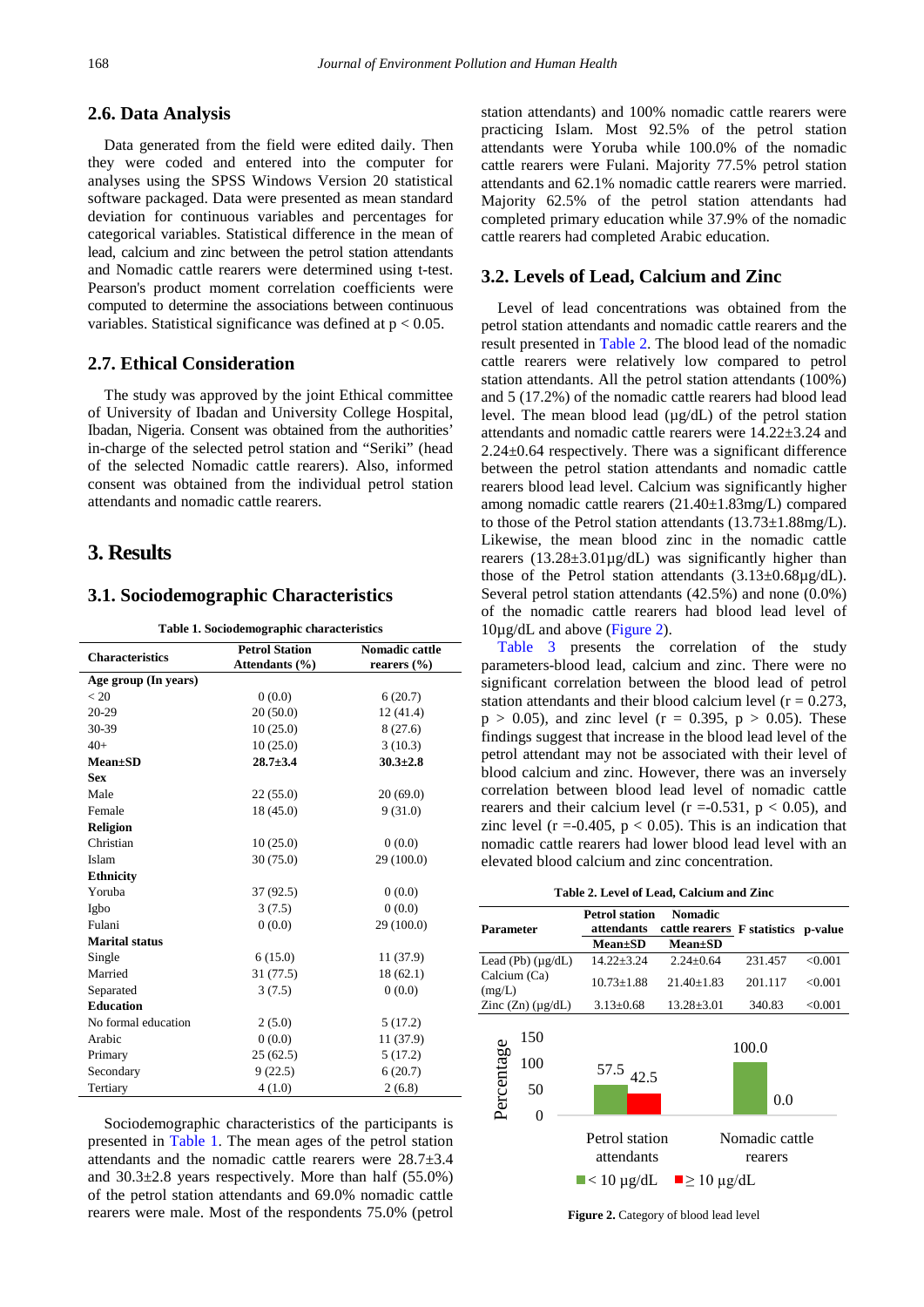**Table 3. Correlation matrix of the concentration of blood lead, calcium and Zinc**

<span id="page-4-0"></span>

| <b>Variables</b>                 | <b>Blood lead</b>     | Clacium | Zinc |
|----------------------------------|-----------------------|---------|------|
| <b>Petrol station attendants</b> |                       |         |      |
| Blood Lead                       | 1                     |         |      |
| Calcium                          | 0.273                 |         |      |
| Zinc                             | 0.395                 | 0.092   |      |
| <b>Nomadic Cattle Rearers</b>    |                       |         |      |
| <b>Blood Lead</b>                |                       |         |      |
| Calcium                          | $-0.531$ <sup>*</sup> |         |      |
| Zinc                             | $-0.405$ <sup>*</sup> | 0.174   |      |
|                                  |                       |         |      |

**\***Correlation is significant at the 0.01 level (2-tailed).

#### **3.3. Knowledge and Awareness of Lead and Causes of Lead Poisoning**

Information on knowledge and awareness of lead, and the causes of lead poisoning were collected and presented in [Table 4.](#page-4-1) Majority (95.0%) of the petrol station attendants and 10.3% of nomadic cattle rearers reported that lead exist. Exactly a half (50.0%) of the petrol station attendants and 6.9% of nomadic cattle rearers said that lead is present in petrol. Most (95.0%) of the petrol station attendants and 3.4% of the nomadic cattle rearers stated that they have heard about lead poisoning. The major sources of information about lead poising reported by the petrol station attendants were newspaper (65.0%) friends (15.0%) and boss (5.0%). Most of the petrol station attendants (87.5%) and nomadic cattle rearers (96.6%) reported that they don't know the actual causes of lead poisoning.

Comparison of respondents mean knowledge score about lead and lead poisoning [\(Table 5\)](#page-4-2) revealed a significant difference in the mean knowledge score about existence of lead between petrol station attendants  $(16.5 \pm 2.9)$  and nomadic cattle rearers  $(11.2\pm 2.2)$ . Likewise, petrol station attendants were more knowledgeable  $(14.3 \pm 1.9)$  about lead poisoning compared to nomadic cattle rearers ( $t = 3.731$ ,  $p = <0.001$ ).

**Table 4. Knowledge and awareness of lead and causes of lead poisoning**

<span id="page-4-1"></span>

| Knowledge of lead and lead<br>poisoning    | <b>Petrol station</b><br>attendants $(\% )$ | <b>Nomadic Cattle</b><br>rearers $(\%$ |  |  |
|--------------------------------------------|---------------------------------------------|----------------------------------------|--|--|
| Knew that lead exist                       | 38 (95.0)                                   | 3(10.3)                                |  |  |
| Presence of lead in petrol                 | 20(50.0)                                    | 2(6.9)                                 |  |  |
| Heard about Lead poisoning                 | 38 (95.0)                                   | 1(3.4)                                 |  |  |
| Informed about lead by friends             | 10(15.0)                                    | 0(0.0)                                 |  |  |
| Informed about lead by their boss          | 3(5.0)                                      | 0(0.0)                                 |  |  |
| Informed about lead through news<br>papers | 26(65.0)                                    | 1(3.4)                                 |  |  |
| Reported causes of lead poisoning          |                                             |                                        |  |  |
| Disease                                    | 1(2.5)                                      | 1(3.4)                                 |  |  |
| Smoking                                    | 0(0.0)                                      | 28 (96.6)                              |  |  |
| Food                                       | 2(5.0)                                      | 1(3.4)                                 |  |  |
| Don't know the causes                      | 35 (87.5)                                   | 28 (96.6)                              |  |  |

**Table 5. Comparison of respondents Knowledge about Lead and Blood Lead level**

<span id="page-4-2"></span>

| Knowledge<br>category | <b>Respondents</b>           |    | N Mean $\pm$ SD t-statistics |       | p-value |
|-----------------------|------------------------------|----|------------------------------|-------|---------|
|                       | Petrol station<br>attendants | 40 | $16.5 + 2.9$                 | 3.687 | <0.001  |
| About lead            | Nomadic<br>cattle rearers    | 29 | $11.2 + 2.2$                 |       |         |
|                       | Petrol station<br>attendants | 40 | $14.3 + 1.9$                 | 3.731 | < 0.001 |
| Lead poisoning        | Nomadic<br>cattle rearers    | 29 | $9.3 + 1.2$                  |       |         |

#### **3.4. Dietary Intake Habits**

Dietary intake habits of participants from the two occupational groups was carried out to investigate the source of calcium in the blood as presented in [Table 6.](#page-4-3) It was observed that 20.0% of the petrol station attendants and 34.5% of nomadic cattle rearers reported that the usually eat pounded yam. About one-fifth (22.5%) of the petrol station attendants and 62.5% of the nomadic cattle rearer said they eat "Tuwo" (staple meal made from milled corn) while 30.0% (petrol station attendants) and 31.1% (nomadic cattle rearers) stated that they eat rice. More petrol station attendants (62.5%) than nomadic cattle rearer (44.8%) reported that they consumed meat while 42.5% petrol station attendants and 86.2% nomadic cattle rearer said they consumed Fura/Nunu (Sorghum palp/fresh cow milk). The two major food consumed by the nomadic cattle rearer daily were Fura/Nunu (Sorghum palp/fresh cow milk) (72.4%) and "Tuwo" (staple meal made from milled corn) (41.2%) while petrol station attendants (47.5%) consumed meat daily than nomadic cattle rearer (31.0%) as depicted i[n Figure 3.](#page-4-4)

**Table 6. Common food taken by the Petrol station attendants and Nomadic cattle rearers**

<span id="page-4-3"></span>

| <b>Common food</b>                            | <b>Petrol station</b><br>attendants $(\% )$ | Nomadic cattle<br>rearers $(\% )$ |
|-----------------------------------------------|---------------------------------------------|-----------------------------------|
| Pounded yam                                   | 8(20.0)                                     | 10(34.5)                          |
| "Tuwo" (staple meal made from<br>milled corn) | 9(22.5)                                     | 19(65.5)                          |
| Rice                                          | 12(30.0)                                    | 9(31.0)                           |
| Meat                                          | 25(62.5)                                    | 13 (44.8)                         |
| "Fura/Nunu" (Sorghum palp/fresh<br>cow milk)  | 17(42.5)                                    | 25(86.2)                          |

<span id="page-4-4"></span>

**Figure 3.** Food Consumption Style (consuming one of the food type at least once per day)

#### **4. Discussion**

The study documented levels of blood Lead, Zinc and Calcium among Petrol station attendants and Fulani Nomadic cattle rearers in Ilorin West Local Government Area, Nigeria. It was found that the mean blood lead (µg/dL) of the petrol station attendants and nomadic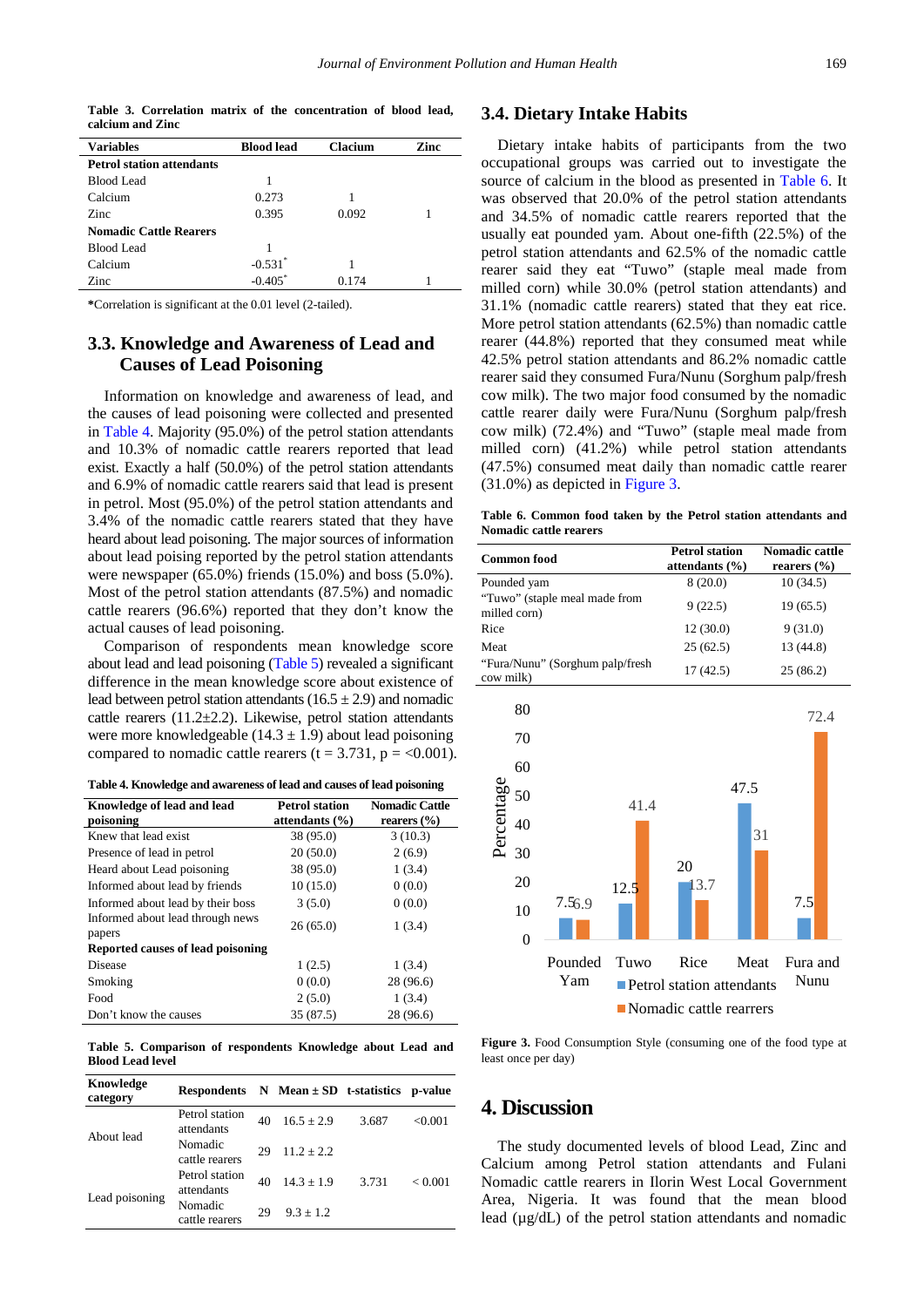cattle rearers were 14.22±3.24 and 2.24±0.64 respectively. However, 42.5% of the petrol station attendants and none (0.0%) of the nomadic cattle rearers had blood lead level of 10µg/dL and above. This proportion, among petrol station attendants, exceeded the accepted threshold limit of 10μg/dL and 5μg/dL recommended by the CDC [\[34\].](#page-7-13) The percentage (42.5%) among petrol station attendants with blood lead levels of 10 mg/dl or greater was higher to the proportion observed (34%) in Nigeria among individuals of all ages [\[35\].](#page-7-14) Although, the blood lead of the nomadic cattle rearers was significantly low compared to petrol station attendants. The study showed that the nomadic cattle rearers had lead in the blood despite their traditional life style and non-exposure to urban style of living.

The presence of lead in the blood of some nomadic cattle rearers indicated some level of exposure. Exposure to lead could be from any sources aside gasoline fuel. For instance, [\[36\],](#page-7-15) in a study reported a significant correlation between blood lead and hair lead in people who used lead contained hair dyes. Also, lead with relatively high levels in a few instances has been found in most commonly sold household paints in Nigeria [\[37\].](#page-7-16) Other sources which may contribute to the body burden of toxic heavy metals in Nigeria includes soil, water, and foodstuf[f \[38\].](#page-7-17) Furthermore, car washes could be potential sources of lead into the food chain through surface water. Unhygienic practices of handling leaded gasoline also occurred during inadequate fuel supply that usually resulted into panic buying using plastic containers by people from various professions. These plastics containers might often be reused for drinking water collection and storage without proper cleaning. These practices could result into accidental ingestion of lead. This explanation is supported by Saliu [\[39\]](#page-7-18) that occupational exposure to lead has been observed to occur both through inhalation of lead particles in aerosols or by accidental ingestion in the work place.

Calcium and zinc concentrations were significantly higher among nomadic cattle rearers compared to those of the Petrol station attendants. Reduction in the calcium and zinc in petrol attendant suggests that there are disparities in the types of food consumed among the two occupational categories. Wide variations in the levels of trace elements have been recorded to have suggested a wide nutritional disparity among the study participants [\[40\].](#page-7-19) Furthermore, the decrease in calcium and zinc concentrations among petrol station attendants might accounted partly for the high lead level observed. This revealed some similarity with the findings of [\[41\]](#page-7-20) that high blood lead occurred with low blood calcium. There was no significant correlation between the blood lead of petrol station attendants and their blood calcium level and zinc level. This finding is an indication that increases in the blood lead level of the petrol attendant may not be associated with their decrease in level of blood calcium and zinc. This contradicts some empirical observations that iron [\[42\]](#page-7-21) and zinc [\[28\]](#page-7-8) de-ficiencies have been reported to have increase lead absorption among the study participants. However, inverse positive correlation occurred between blood lead level of nomadic cattle rearers and their calcium level, and zinc level. This suggests that nomadic cattle rearers had lower blood lead level with an elevated blood calcium and zinc concentration. The low level of lead among the nomadic cattle rearers may be as a result of the diet, which

included fresh milk from cattle. Milk belonged to the group of food that are good sources of calcium while meat belonged to the moderately good sources and rice, poor sources of calciu[m \[43\].](#page-7-22)

In the present study, the Zn level was significant lower among the petrol station attendants compared to nomadic cattle rearers. Similar results have been reported by Mehdi [\[44\]](#page-7-23) and [\[45\].](#page-7-24) Also, [\[46\]](#page-7-25) observed that the Zn blood level decreased by 34 % in artisans who were occupationally exposed to lead. When examining zinc-lead miners, [\[47\]](#page-7-26) observed a positive correlation amongst Zn and lead blood levels and significant elevation of these parameters among exposed workers compared with the non-exposed. However, it is possible to expect that simultaneous exposure to Zn may improve antioxidant defense and, therefore, alleviate lead toxicity. This could be used to explain why the blood lead level in the petrol station attendants was higher than those of the nomadic cattle rearers. Nevertheless, the total concentration of zinc alone was not a good predictor of lead toxicity [\[48\].](#page-7-27) The high blood zinc in the cattle farmers might not be as a result of decrease in blood lead but of nutrition status.

Studies have documented inadequate knowledge and awareness of lead exposure and its health effect among adults in Nigeria, particularly from domestic sources [\[49\],](#page-7-28) [\[50\].](#page-8-0) This study revealed that petrol station attendants were more knowledgeable about the existence of lead and its occurrence in petrol. This ascertain the disparities in the knowledge about lead and its occurrence in petrol among the two occupational groups that participated in this study. It shows that nomadic cattle rearers were not aware about lead by nature of their occupations. This is similar to Mehta and Binns [\[51\]](#page-8-1) in a study which observed that both youth and adults demonstrated high awareness and accurate knowledge of paint and dust, but their knowledge of other exposure sources was inadequate. However, petrol attendant could not translate their knowledge into practice of preventing possible exposure through inhalation and ingestion. This is in accord with a study conducted by Poliuka [\[52\].](#page-8-2) The study observed that rural residents' knowledge and awareness of lead poisoning had no impact on the handling of leaded gasoline. Those that had previous knowledge of lead also had high blood lead level despite that there were awareness of lead poisoning.

Low proportion (3.4%) of the nomadic cattle rearers reported that they have heard about lead poisoning and the major sources being friends. This source alone (friend) might not be fortified with enough information about lead, thus providing inadequate information to their peers which could hinder their action against exposure to source of lead. This corroborates [\[53\]](#page-8-3) finding that available sources of environmental health information as barrier to move towards engaged environmental health action. According to Berner [\[54\],](#page-8-4) most of the workers have little or no idea about the toxic effects of this metal they exposed, hence they pay little attention to protecting themselves from the possible inhalation or ingestion of such toxic substance. They were neither given awareness on the issue nor advised to take the necessary protective measures. However, bad practice of handling leaded gasoline occurred during inadequate fuel supply that usually resulted into panic buying using plastic containers by people from various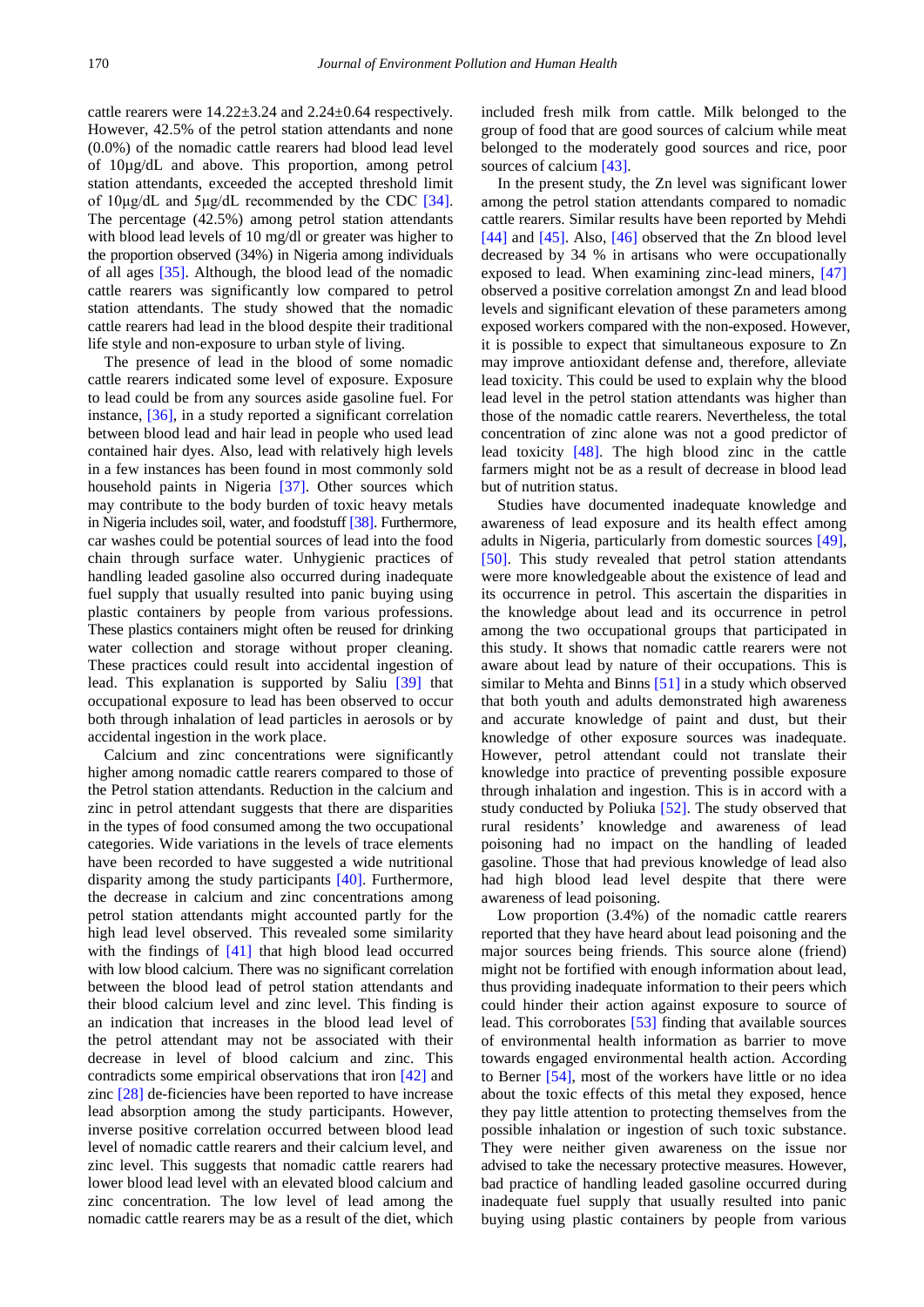professions. These plastics were often reused at home as water storage containers. This is similar to findings of Kumar [\[55\],](#page-8-5) that lack of proper hygiene and education was one of the reasons for the observed high Blood Lead Levels in some of the workers under investigation. Appropriate hygienic practices could be the preferred way of reducing lead exposure at the workplace, especially in developing countries [\[54\].](#page-8-4)

Nutritional factors such as irregular patterns of feeding, high fat intake, marginal calcium ingestion and iron deficiency have been associated with susceptibility to lead (Pb) toxicity [\[56\].](#page-8-6) Similarly diets low in calcium, zinc, and phosphorus are associated with increased lead absorption and toxicity [\[27\].](#page-7-29) Although, large proportion of participants have been reported to have unsatisfactory level of knowledge about lead exposure in the domestic environment, preventive measures and the role of nutrition in decreasing the effect of exposure [\[50\].](#page-8-0) This study, however, revealed that more nomadic cattle rearers than the petrol station attendants reported that they consumed "Tuwo" (staple meal made from milled corn) and rice. The primary source of these staple food is cereals. This is one of the food that are rich in zinc, others include millet, sorghum and groundnuts. These findings ascertained that nomadic cattle rearers consumed more food that are rich in zinc compared to their petrol attendant counterpart. This might be one of the reasons for low lead level among the nomadic cattle rearers. Zinc has been recognized as a potent antagonist to lead intoxication and its administration has been shown to decrease the accumulation of lead in body organs [\[26\].](#page-7-7) Therefore, diets rich in zinc reduces severity of lead poisoning by restoring lead-induced biological alteration in urinary and blood parameters in animals. Diets that are deficient in calcium, phosphorus and zinc may therefore result in increased lead absorption [\[35,57\].](#page-7-14) Foods that are rich in calcium and phosphorus include milk, beans, butter, cheese, beef and eggs. This study, however, found that most of the nomadic cattle rearers compared to the petrol station attendants reported that they consumed Fura/Nunu (Sorghum palp/fresh cow milk). The major food consumed by the cattle rearer daily were Fura/Nunu (Sorghum palp/fresh cow milk) and "Tuwo" (staple meal made from milled corn).

## **5. Conclusion**

The effect of occupational exposure to lead on the metabolism of trace metals appears to be limited and concerns mainly their tissue distribution. However, results of the present study indicate that blood lead level was significantly higher among petrol station attendants compared to nomadic cattle rearers. Though some level of blood lead was observed among the latter study group. Calcium and Zinc level was significantly higher among the nomadic cattle rearers compared to petrol attendant. However, higher values of calcium and zinc observed among the nomadic cattle rearers were not only attributed to low lead level, also to nutrition status. Nomadic cattle rearers consumed more food that is rich in calcium and zinc compared to their petrol attendant counterpart. The reported foods commonly consumed among the nomadic cattle rearers were Fura/Nunu (Sorghum palp/fresh cow milk) and "Tuwo" (staple meal made from milled corn). These staples are rich in calcium and zinc. The study found that calcium and zinc from certain staple foods were higher among nomadic cattle rearers than their petrol attendant counterpart. This micronutrient could contribute to the low blood lead among nomadic cattle rearers. However, knowledge about the lead poisoning and it sources were poor among the nomadic cattle rearers. There is need for education and enlightening programme about lead poising and awareness about dietary intake which are rich in micronutrients that could reduce lead toxicity.

## **Acknowledgements**

The Authors acknowledge the immeasurable contribution of nomadic cattle rearer head ("Seriki") and petrol station attendants' authority in Ilorin West Local Government Area and the individual cattle rearer and petrol attendant who gave their consent to ensure the work was successful.

#### **Reference**

- <span id="page-6-0"></span>[1] World Health Organization, Lead, unsafe at any level. Bulletin of the World Health Organization, Geneva, Switzerland, 2002.
- <span id="page-6-1"></span>[2] Bellinger, D. C, Lead. *Pediatrics,* 113(4). 1016-1022. April 2004.
- [3] Needleman, H, Lead Poisoning. *Annual Review of Medicine* 55(1). 209-222. February 2004.
- [4] Lidsky, T. I. and Schneider, J. S. Lead neurotoxicity in children: basic mechanisms and clinical correlates. *Brain* 126(1). 5-19. January 2003.
- [5] Baghurst, P. A., McMichael, A. J., Wigg, N. R., Vimpani, G. V., Robertson, E. F., Roberts, R. J., Tong, S. L, Environmental exposure to lead and children's intelligence at the age of seven years. The Port Pirie Cohort Study. *The New England Journal of Medicine* 327(18). 1279-1284. October 1992.
- <span id="page-6-2"></span>[6] Kosnett, M., Wedeen, R., Rothenberg, S., Hipkins, K., Materna, B., Schwartz, B., Hu, H. and Woolf, A, Recommendations for Medical Management of Adult Lead Exposure. *Environmental Health Perspective,* 115: 463-471. March 2007.
- <span id="page-6-3"></span>[7] Schnaas, L., Rothenberg, S. J., Flores, M. F., Martinez, S., Hernandez, C., Osorio, E., Velasco, S. R. and Perroni, E, Reduced intellectual development with prenatal lead exposure. *Environmental Health Perspectives,* 114(5). 791-797. May 2006.
- [8] Ogwuegbu, M. and Muhanga, W, Investigation of Lead Concentration in the Blood of People in the Copper belt Province of Zambia. *Journal of Environment*, 1. 66-75. January 2005
- <span id="page-6-4"></span>[9] Lamadrid-Figueroa, H., Téllez-Rojo, M., Hernández-Avila, M., Trejo-Valdivia, B., Solano-González, M., Mercado-Garcia, A., Smith, D., Hu, H., and Wright, R. O, Association between the plasma/whole blood lead ratio and history of spontaneous abortion: a nested cross-sectional study. *BMC Pregnancy Childbirth,* 7.22: 1-8. September 2007.
- [10] Borja-Aburto, V., Hertz-Picciotto, I., Lopez, M., Farias, P., Rios, C., Blanco, J, Blood lead levels measured prospectively and risk of spontaneous abortion. *American Journal of Epidemiology*, 150(6). 590-597 September 1999.
- <span id="page-6-5"></span>[11] Wells, E.M., Navas-Acien A., Herbstman, J.B., Apelberg, B.J., Silbergeld, E.K., Caldwell, K.L., Jones, R.L., Halden, R.U., Witter, F.R. and Goldman, L.R, Low-level lead exposure and elevations in blood pressure during pregnancy. *Environmental Health Perspectives,* 119. 664-669. May 2011.
- [12] Yazbeck, C., Thiebaugeorges, O., Moreau, T., Goua, V., Debotte, G., Sahuquillo, J., Forhan, A., Foliguet, B., Magnin G., Slama, R., Charles, M., and Huel, G, Maternal blood lead levels and the risk of pregnancy-induced hypertension: The EDEN cohort study. *Environmental Health Perspectives,* 117(10). 1526-1530. October 2009.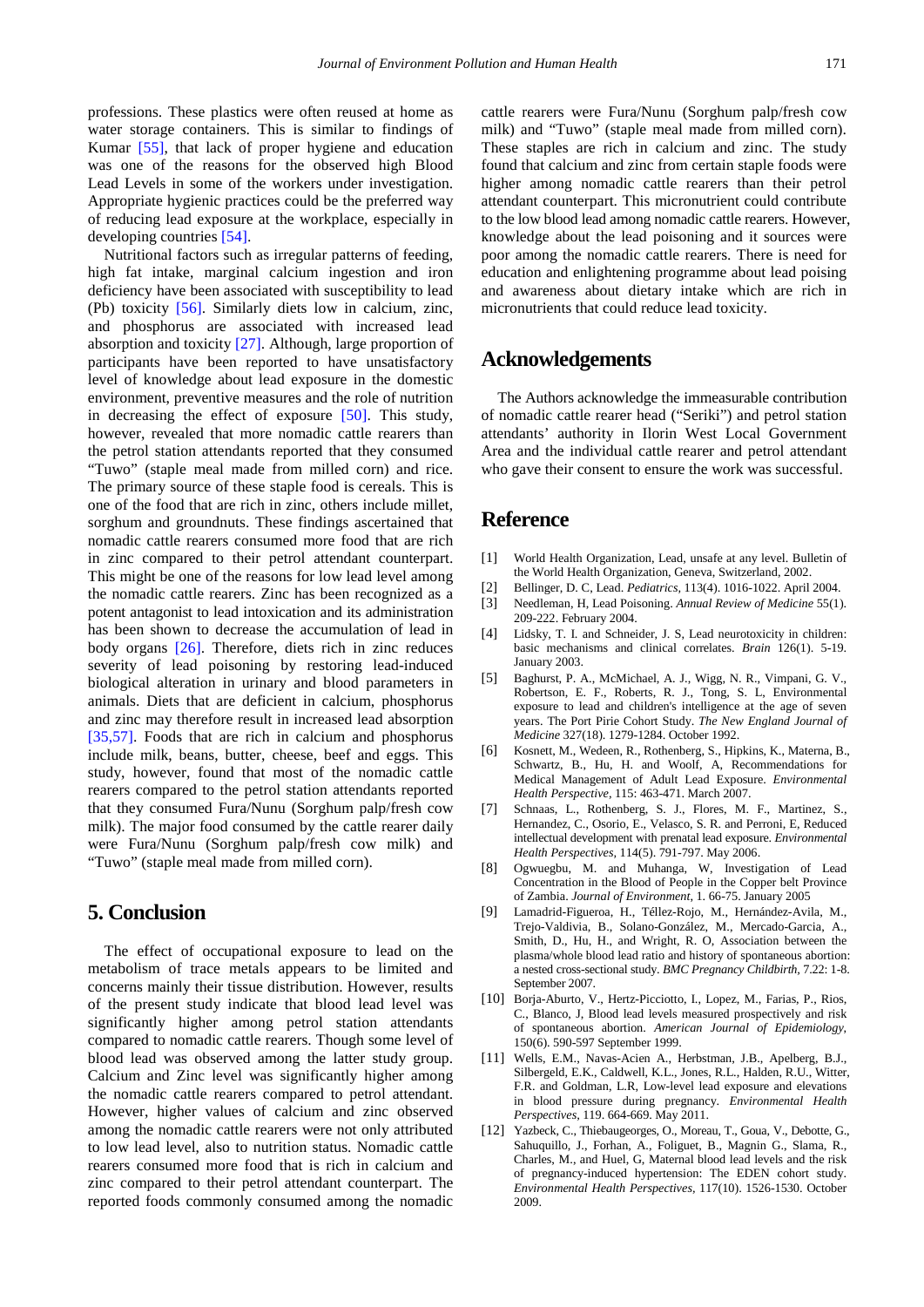- [13] Vigeh, M., Yokoyama, K., Ramezanzadeh, F., Dahaghin, M., Sakai, T., Morita, Y., Kitamura, F., Sato, H. and Kobayashi, Y, Lead and other trace metals in preeclampsia: a case-control study in Tehran, Iran. *Environmental Research.* 100(2). 268-275. February 2006.
- [14] Vigeh, M., Yokoyama, K., Mazaheri, M., Beheshti, S., Ghazizadeh, S., Sakai, T., Morita, Y., Kitamura, F. and Araki, S, Relationship between increased Blood Lead and Pregnancy Hypertension in Women without Occupational Lead Exposure in Tehran, Iran. *Archives of Environmental Health: An International Journal*, 59(2). 70-75. February 2004.
- [15] Sowers, M., Jannausch, M., Scholl, T., Li, W., Kemp, F. and Bogden, J, Blood lead concentrations and pregnancy outcomes. *Archives of Environmental Health: An International Journal* 57(5). 489-495. Sep-Oct 2002.
- <span id="page-7-0"></span>[16] Cantonwine, D., Hu, H., Sánchez, B. N., Lamadrid-Figueroa, H., Smith, D., Ettinger A.S., Mercado-García A., Hernández-Avila M., Wright R.O. and Téllez-Rojo M.M, Critical Windows of Fetal Lead Exposure: Adverse Impacts on Length of Gestation and Risk of Premature Delivery. *Journal of Occupational and Environmental Medicine,* 52(11). 1106-1111. November 2010.
- <span id="page-7-1"></span>[17] Vigeh, M., Yokoyama, K., Shinohara, A., Afshinrokh, M. and Yunesian, M, Early pregnancy blood lead levels and the risk of premature rupture of the membranes. *Reproductive Toxicology*, 30. 477-480. November 2010.
- <span id="page-7-2"></span>[18] Zhu, M., Fitzgerald, E., Gelberg, K., Lin, S. and Druschel, C. Maternal low-level lead exposure and fetal growth. *Environmental Health Perspectives*, 118. 1471-1475. October 2010.
- [19] Jelliffe-Pawlowski, L., Miles, S., Courtney, J., Materna, B. and Charlton, V, Effect of magnitude and timing of maternal pregnancy blood lead (Pb) levels on birth outcomes. *Journal of Perinatology,* 26. 154-162. February 2006.
- <span id="page-7-3"></span>[20] WHO, Inorganic and Organic Lead Compounds (IARC Monographs on the Evaluation of the Carcinogenic Risks to Humans) 87. 10-17. December 2006.
- [21] Binks, K., Doll, R., Gillies, M., Holroyd, C., Jones, S.R., McGeoghegan, D., Scott, L., Wakeford, R. and Walker, P, Mortality experience of male workers at a UK tin smelter. *Occupational Medicine,* 55. 215-226. May 2005.
- <span id="page-7-4"></span>[22] Jones, S.R., Atkin, P., Holroyd, C., Lutman, E., Vives, J., Batlle, I., Wakeford, R. and Walker, P, Lung cancer mortality at a UK tin smelter. *Occupational Medicine,* 57(4). 238-245. June 2007.
- [23] Rajaraman, P., Stewart, P.A., Samet, J.M., Schwartz, B.S., Linet, M.S., Zahm, S.H., Rothman, N., Yeager, M., Fine, H.A., Black, P.M., Loeffler, J., Shapiro, W.R., Selker, R.G. and Inskip, P.D, Lead, genetic susceptibility, and risk of adult brain tumors*. Cancer Epidemiology Biomarkers Prevention*, 15(12). 2514-2520. December 2006.
- <span id="page-7-5"></span>[24] Rogan, W.J., Dietrich, K.N., Ware, J.H., Dockery, D.W., Salganik, M., Radcliffe, J., Jones, R.L., Ragan, N.B., Chisolm, J. J., and Rhoads, G. G, The effect of chelation therapy with succimer on neuropsychological development in children exposed to lead. *New England Journal of Medicine*, 344(19). 1421-1426. May 2001.
- <span id="page-7-6"></span>[25] Mahaffey, K. R., Gartside, P. S. and Glueck, C. J, Blood lead level and dietary calcium intake in 1-to-11 years old children: the second National Health and Nutrition Examination. *Pediatrics* 78. 257-262. 1986.
- <span id="page-7-7"></span>[26] Schell, L.M., Denham, M., Stark, A.D., Ravenscroft, J., Parson, P. and Schulte, E, Relationship between blood lead concentration and dietary intakes of infants from 3 to 12 months of age. *Environmental Research*, 96(3). 264-273. November 2004.
- <span id="page-7-29"></span>[27] Hernandez-Avila, M., Sanin, L.H., Romieu, I., Palazuelos, E., Tapia-Conyer, R., Olaiz, G., Rojas, R. and Navarrete, J, Higher milk intake during pregnancy is associated with lower maternal and umbilical cord lead levels in post-partum women. *Environmental Research*, 74(2). 116-121. August 1997.
- <span id="page-7-8"></span>[28] Mahaffey, R. K, Biotoxicity of lead: influence of various factors. *Federation Proceedings*, 42(6). 1730-1734. April 1983.
- <span id="page-7-9"></span>[29] Ahamed, M., Singh, S., Behari, J.R., Kumar, A. and Siddiqui, M.K.J, Interaction of lead with some essential trace metals in the blood of anemic children from Lucknow, India. *Clinica Chimica Acta,* 377 (1-2). 92-97. February 2007.
- [30] Osman, K., Schutz, A., Akesson, B., Maciag, A. and Vahter, M, Interactions between essential and toxic elements in lead exposed children in Katowice, Poland. *Clinical Biochemistry*, 31: 657-665. November 1998.
- <span id="page-7-10"></span>[31] Sridhar, M. K. C., Olawuyi, J. F., Adogame, L. A., Okekearu, I. R., Osagie, C. O. and Aborkar L. Lead in the Nigerian Environment: Problems and Prospects, In *11th Annual International Conference on Heavy Metals in the Environment* (J. Nriagu, Editor), No. 1019, University of Michigan, School of Public Health, Ann Arbor, MI (CD-Rom), pp. 1-4. 2000.
- <span id="page-7-11"></span>[32] Kwara State Government. Kwara State Diary. Ilorin, pp. 12-22. 2007.
- <span id="page-7-12"></span>[33] Kwara State Planning Commission, KSPC, State Economic Empowerment and Development Strategy (SEEDS) Document, pp. 16-32. 2005.
- <span id="page-7-13"></span>[34] Centers for Disease Control and Prevention (CDC), Response to the Advisory Committee on Childhood Lead Poisoning Prevention Report, Low Level Lead Exposure Harms Children: A Renewed Call for Primary Prevention. MMWR: Morbidity & Mortality Weekly Report. 61(20). 383. June 2012.
- <span id="page-7-14"></span>[35] Wright, N.J., Thacher, T.D., Pfitzner, M.A., Fischer, P.R. and Pettifor, J.M, Causes of lead toxicity in a Nigerian city. *Arch Dis Child*, 90(3). 262-266. March 2005.
- <span id="page-7-15"></span>[36] Marzulli, F.N., Watlington, P.M. and Maibach, H.I, Exploratory skin penetration findings relating to the use of lead acetate hair dyes. Hair as a test tissue for monitoring uptake of systemic lead. *Current Problems in Dermatology,* 7. 196-204. February 1978.
- <span id="page-7-16"></span>[37] Adebamowo E.O., Agbede O.A., Sridhar M.K.C. and Adebamowo C.A, An evaluation of lead levels in Paints or residential use sold in the Nigerian Market. *Indoor and Built Environment*, 15. 551-554. December 2006.
- <span id="page-7-17"></span>[38] Orisakwe, O.E., Blum, J. L., Sujak, S. and Zelikoff, J.T, Metal Pollution in Nigeria: A Biomonitoring Update. *Journal of Health & Pollution*, 4(6). 40-52. March 2014.
- <span id="page-7-18"></span>[39] Saliu, A., Adebayo, O., Odeyemi, K., Ogunowo, B., Abdulsalam, I, Comparative assessment of blood Lead levels of automobile Technicians in Organised and Roadside garages In Lagos, Nigeria. *Journal of Environmental and Public Health,* 9, Article ID 976563. February 2015.
- <span id="page-7-19"></span>[40] Ugwuja, E.I., Ejikeme, B. and Obuna, J.A, Impacts of Elevated Prenatal Blood Lead on Trace Element Status and Pregnancy Outcomes in Occupationally Non-exposed Women. *International Journal of occupational and environmental medicine*, 2(3). 143-156. July 2011.
- <span id="page-7-20"></span>[41] Dosumu, O., Onunkwor, B., Odukoya, O., Arowolo, T. and Ademuyiwa, O, Biomarkers of lead exposure in auto-mechanics in Abeokuta, Nigeria. *Trace Elements and Electrolytes*. 22(3). 185-191. September 2005.
- <span id="page-7-21"></span>[42] Wright, R.O., Tsaih, S.W., Schwartz, J., Wright, R.J. and Hu, H, Association between iron deficiency and blood lead level in a longitudinal analysis of children followed in an urban primary care clinic. *Journal of Paediatrics,* 142: 9-14. January 2003.
- <span id="page-7-22"></span>[43] Marston, R. and Raper, N, Nutrient content of the U.S. food supply. *Narl. FoodRev.* Winter-Spring, 18-23. 1987.
- <span id="page-7-23"></span>[44] Mehdi, J.K., Al-Imarah, F.J. and Al-Suhail, A.A, Levels of some trace metals and related enzymes in workers at storage-battery factories in Iraq. *Eastern Mediterranean health journal*, 6(1). 76-82. February 2000.
- <span id="page-7-24"></span>[45] Chiba, M., Shinohara, A., Matsushita, K., Watanabe, H. and Inaba, Y, Indices of lead-exposure in blood and urine of lead-exposed workers and concentrations of major and trace elements and activities of SOD, GSH-Px and catalase in their blood. *The Tohoku Journal of Experimental Medicine,* 178(1). 49-62. January 1996.
- <span id="page-7-25"></span>[46] Dioka, C.E., Orisakwe, O.E., Adeniyi, F.A., and Meludu, S.C. Liver and renal function tests in artisans occupationally exposed to lead in mechanic village in Nnewi, Nigeria. *Int J Environ Res Public Health,* 1(1). 21-25. March 2004.
- <span id="page-7-26"></span>[47] Malekirad, A.A., Oryan, S., Fani, A., Babapor, V., Hashemi, M., Baeeri, M., Bayrami, Z. and Abdollahi, M, Study on clinical and biochemical toxicity biomarkers in a zinc-lead mine workers. *Toxicol Ind Health*, 26(6). 331-337. July 2010.
- <span id="page-7-27"></span>[48] IPSC (INCHEM), Report on *Environmental Health Criteria 221*  on Zinc. Produced within the framework of the Inter-Organization Programme for the Sound Management of Chemicals. World Health Organization, Geneva. 2001.
- <span id="page-7-28"></span>[49] Adebamowo, E.O., Agbede, O.A., Sridhar, M.K.C. and Adebamowo, C.A, An examination of knowledge, attitude and practices related to lead exposure in south western Nigeria. *BMC Public Health* 6(82). 1-7. March 2006.